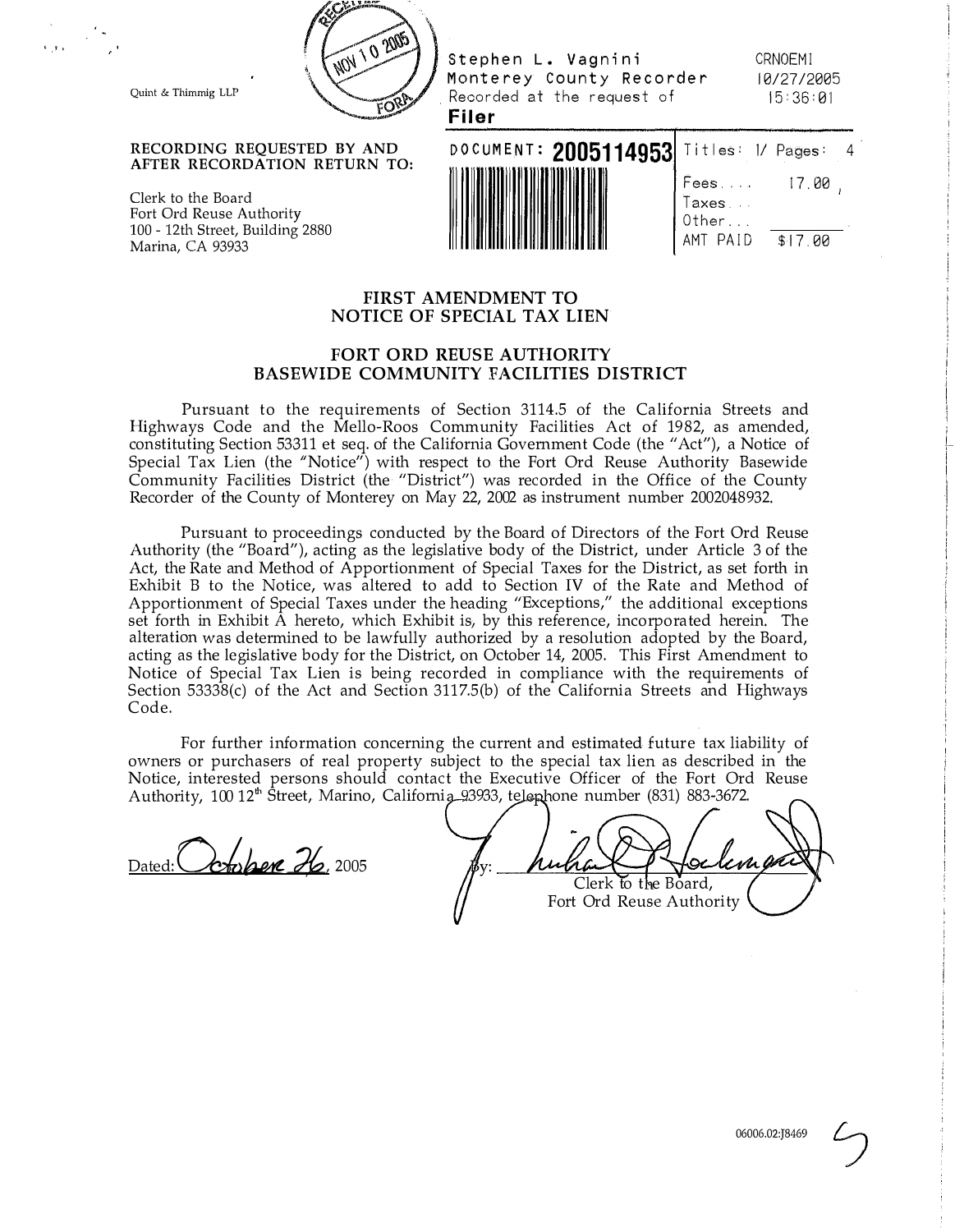#### EXHIBIT A

## FORT ORD REUSE AUTHORITY BASEWIDE COMMUNITY FACILITIES DISTRICT

# DESCRIPTION OF ALTERATION OF THE RATE AND METHOD OF APPORTIONMENT OF SPECIAL TAXES

The Rate and Method of Apportionment of Special Taxes for the Fort Ord Reuse Authority Basewide Community Facilities District has been altered by adding the following to Section IV of the Rate and Method of Apportionment of Special Taxes under the heading "Exceptions":

#### Affordable Housing/Below Market Housing:

 $\frac{1}{\sqrt{2\pi\sigma^2}}\frac{d^2\phi}{d\phi^2} = \frac{d^2\phi}{d\phi^2}.$ 

A three tier reduced Maximum Special Tax shall apply as follows below for New Residential Property that includes Below Market Housing. For the purposes of this subsection, the following definitions of Affordable Housing and Below Market Housing apply to all three tiers. "Affordable Housing" refers to dwelling units on New Residential Property that have sales prices or rents restricted to rates that are affordable to households to very low, low, and moderate income levels, which includes incomes up to 120 percent of the Monterey County median household income for a period consistent with California Health and Safety Code Redevelopment Law ("State Law") as determined by the CFD Administrator. **"Below Market Housing"** refers to dwelling units on New Residential Property that have sales prices or rents restricted to rates that are affordable to households with incomes up to 180 percent of the Monterey County median household income. It is the policy of the Fort Ord Reuse Authority ("FORA") Board to have the Below Market Housing restrictions continue for a minimum of 20 years from first occupancy of that project. During this period, sales, resales, and rentals must continue to meet the Below Market Housing restrictions. These restrictions will be enforced by FORA through the term of the FORA Community Facilities District and thereafter will be enforced by adopted covenants securing the reduced fee.

**Tier 1: 100% of the dwelling units are Below Market Housing containing at least 20% of the dwelling units as Affordable Housing with deed restrictions on where individuals can work.** If New Residential (see attached) property (a) includes 100 percent Below Market Housing, and (b) at least 20 percent of the dwelling units are restricted to households that earn up to 120 percent of the Monterey County median household income which includes households earning at the very low, low, and moderate income levels as defined in State Law, and (c) 100 percent of the dwelling units have deed restrictions that limit sale or renting to only those individuals that work within the boundaries of the former Fort Ord and are offered exclusively as part of an ongoing employer-based housing program to provide Below Market Housing for employees of that employer, then the Maximum Special Tax shall be levied at 1/20th or five percent of the New Residential Maximum Special Tax rate on all dwelling units. As long as the specified ongoing employer-based housing program continues in effect, the units may be offered on an interim basis to other certified employees of employers located on the former Fort Ord. Units cannot be rented or resold in the private market at market rates during the life of the housing program. When employees or employees of qualified employers leave their jobs on the former Fort Ord, those units revert to employees of the original on-base employer that created the program.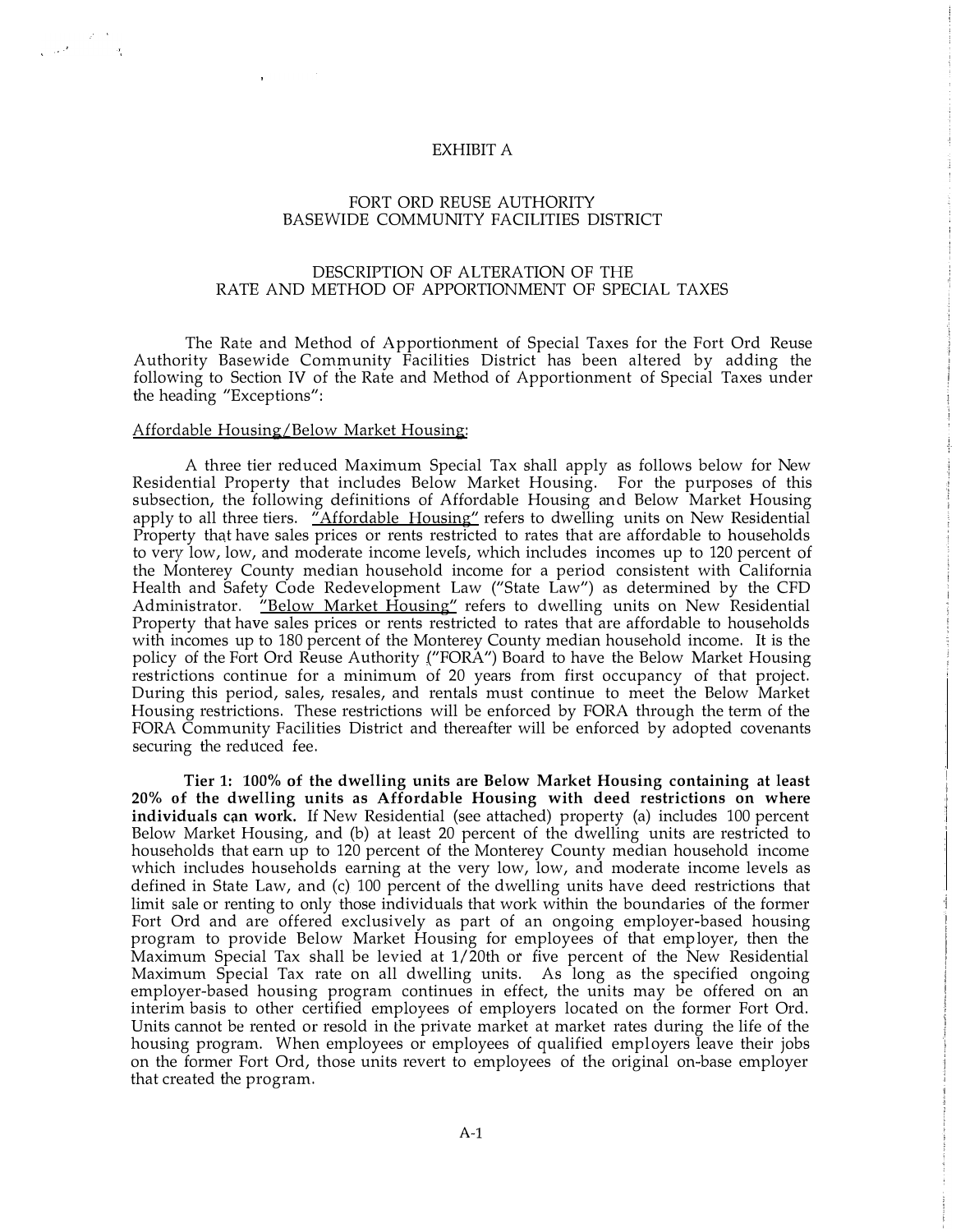**Tier 2: 100% of the dwelling units are Below Market Housing containing at least 75% of the dwelling units as Affordable Housing, with NO deed restrictions on where individuals can work.** If New Residential property (a) includes 100 percent Below Market Housing, and (b) at least 75 percent of the dwelling units are restricted to households that earn up to 120 percent of the Monterey County median household income which includes households earning at the very low, low, and moderate income levels as defined in State Law, but (c) there is no requirement that household members work within the boundaries of the former Fort Ord, then the Maximum Special Tax shall be levied at the Existing Residential (see attached) Maximum Special Tax rate on all dwelling units.

المستعمله

**Tier 3: Inclusion of market rate housing.** If New Residential property includes market rate housing then the Maximum Special Tax shall be levied at the Existing Residential Maximum Special Tax rate only for those Affordable Housing dwelling units that are in excess of the Affordable Housing dwelling units required to meet the requirements of (a) California Law and (b) any adopted affordable housing policy of the local agency within which the Property is located. All other Below Market Housing, Affordable Housing and market-rate dwelling units shall pay the Maximum Special Tax rate for New Residential property.

#### Special Tax Credit for Dedicated Public Facilities Eligible for funding by the CPD:

If an owner of Taxable Property dedicates a public facility eligible for funding by the CFD to a public agency, and if the public agency accepts the dedicated facility prior to the levy of the Special Tax on that Taxable Property, then the Special Tax levied on that Taxable Property shall be reduced by the value of the dedicated public facility. The value of the dedicated public facility for the purposes of calculating the reduction in the Special Tax shall be determined by the CPD Administrator, and shall be the estimated cost of the FORA portion of the public facility cost represented in the most recent FORA Capital Improvement Program. Nothing in this section precludes a land use jurisdiction from issuing an overlay CPD to pay off the Special Taxes due on Taxable Property. The Special Tax levied on such Taxable Property shall be reduced by the value of any dedicated public facility prior to the payment by the overlay CPD.